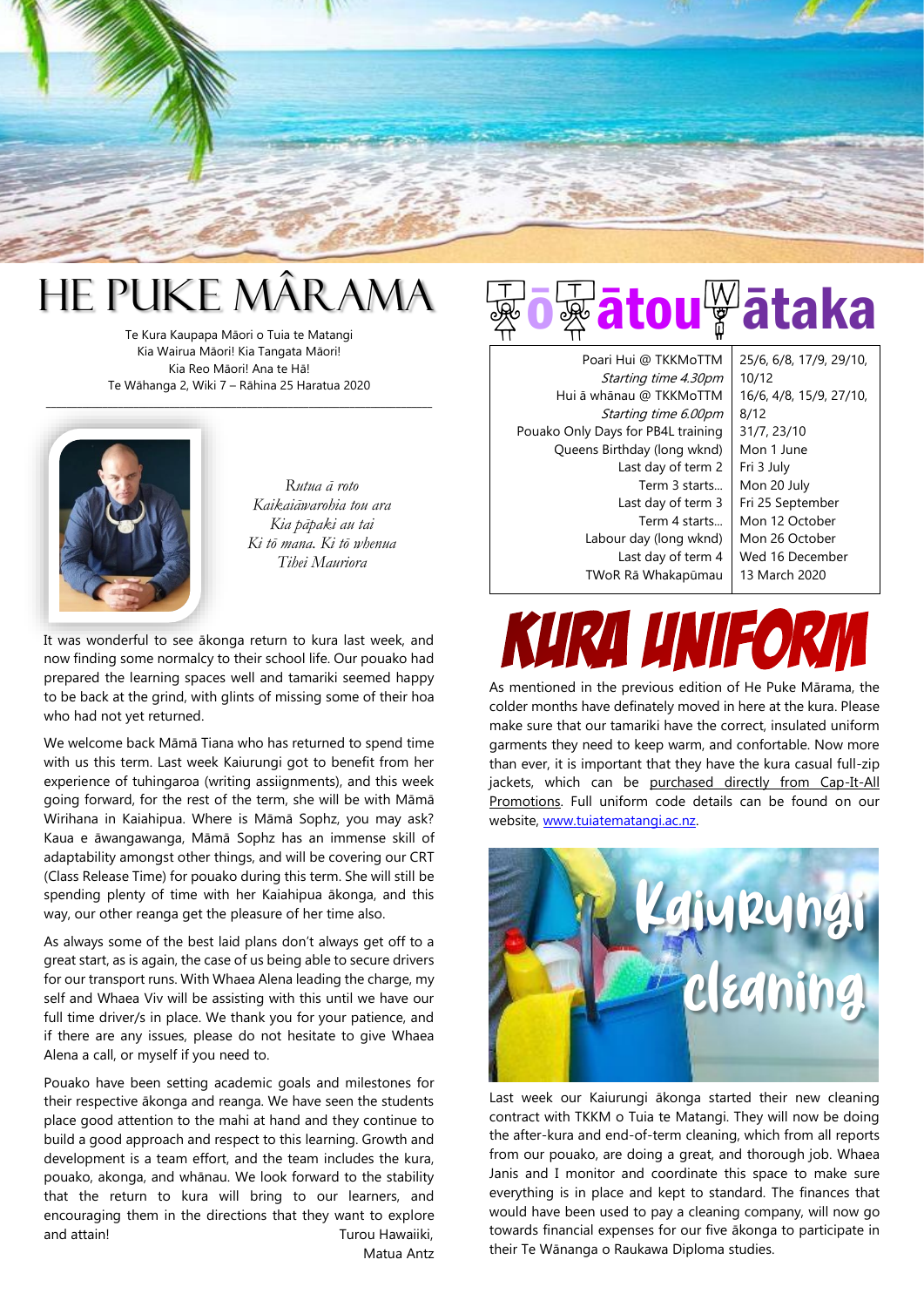

#### **Permanent role - 30 hours per week**

Te Kura Kaupapa Māori o Tuia te Matangi is a Year 1-15 kura situated in Richmond and we are seeking an experienced Office Manager to oversee the kura office and administration in a sole charge capacity. The role is vital to the success of the kura and involves a wide range of duties including managing and maintaining:

Accurate record-keeping systems and kura information, both electronic and paper; Secretarial and admin support services for the Tumuaki and Board of Trustees; A friendly and nurturing environment for staff, students, whānau and visitors; Liaison with external agencies regarding administration matters; Assistance with other administration and support duties as may be required by the Tumuaki Preferred applicants will display the following:

- Kia ū ki te kōrero Māori i ngā wā e mahi ana ki roto i te kura
- Kia rongo ngā manuhiri me te whānau ki te manaakitanga
- High degree of professionalism and confidentiality
- Role model for positive behaviour

For a copy of the full job description and to see more about our kura please visit our website [www.tuiatematangi.ac.nz.](http://www.tuiatematangi.ac.nz/) For further enquiries or to apply for role please contact the Board Chairperson, Jaqui Ngawaka a[t jaquiclare@gmail.com.](mailto:jaquiclare@gmail.com)

Applications, including a CV and cover letter, must be received by 5pm Sunday 14th June 2020



With us returning to kura, there are some messages we need to remind us all about, the driveway and daily parking areas. (R) With a number of close-call vehicle related incidents last year in the kura driveways and parking reserves, we are tightening things up to ensure that the safety of our ākonga and kaimahi is prioritised. Therefore, as has been the expectation in the past, as from the first day of kura 28/1/2020, at all times, Monday – Friday, all stationery vehicles are expected to use the TKKMoTTM allocated parking area. We make special mention of the bus bay also as a mandatory 'Keep clear at all times' space.

Lastly whānau mā, if at any time you are collecting your tamariki from kura, please ensure to drive to the large parking area near the church end and leave your vehicles there.



Inānahi (yesterday), our YR7 and YR8 ākonga met with Whaea Helen Omlo from Nelson Marlborough District Health. She gave them a 10-minute presentation about Immunisations; what is immunisations, what does it do, and why is it so important. Following, the ākonga were given Immunisation permission forms to take home for parents/caregivers to sign and return to kura. If you have not done so yet, or need to make sure that your child has taken the forms out of their bags, please do so and return them to kura at your soonest convenience. We will be doing a follow-up visit when Whaea Helen will come back in and conduct the vaccinations. Once we have dates and times set, we'll notify whānau.



### Tiaki taonga, tiaki tangata, tiaki taiao

Kātahi ano mātou ko Kaiurungi kua whiwhi i te maringa nui kia huihui ai ki tētahi huinga Tirohanga ō te āo mo ngā taiohi, he kaupapa e kōrero ana mō te āo e noho nei mātou, i rongo mātou ki ētahi kōrero mō tā wahi me ō rātou kainga kua waipuketia,i kōrero mō te kaupapa o Ihumātao hoki, te hōhonu o ngā kōrero kātoa ēngari ko te tino ngako ō ngā kōrero.

Kei ngā ngirangira ō ngā taiohi te mana, mā mātou e whakarite, e akiaki hoki i ngā matātāhi kia huihui kia whakarauika, kia kōrero,wānanga,whakarite tēnei āo kia pai ake te tipuranga mō ā mātou mokopuna,teina hoki kia kaua rātou e uru mai ki tētahi āo paru,kino,pakanga hoki, huri noa i te āo kua paruparu haere ngā awa,moana,roto aha hoki i te rangi nei i rangona I ngā kōrero mai i tētahi tane ko Sam Judd tōnā ingoa. mā te whakakotahi ō ngā hāpori,kura,whānau ā wai hoki kia whakatō rākau,tipu,māra kia whakapai io mātou awa,moana,roto kei ā mātou te whiringa kia noho matakitaki,kia tū kia whakarauora ranei.

Mā mātou ngā taiohi e whakatō i te kakano kia tipu mō ngā kawaehekenga mā rātou hoki e whangai e waiwai i ngā kakano kia tipu hei rakau. "Ngahere" e kōrero ana tēnei kiwaha mō mātou me ō mātou nei tikanga i te āo nei.